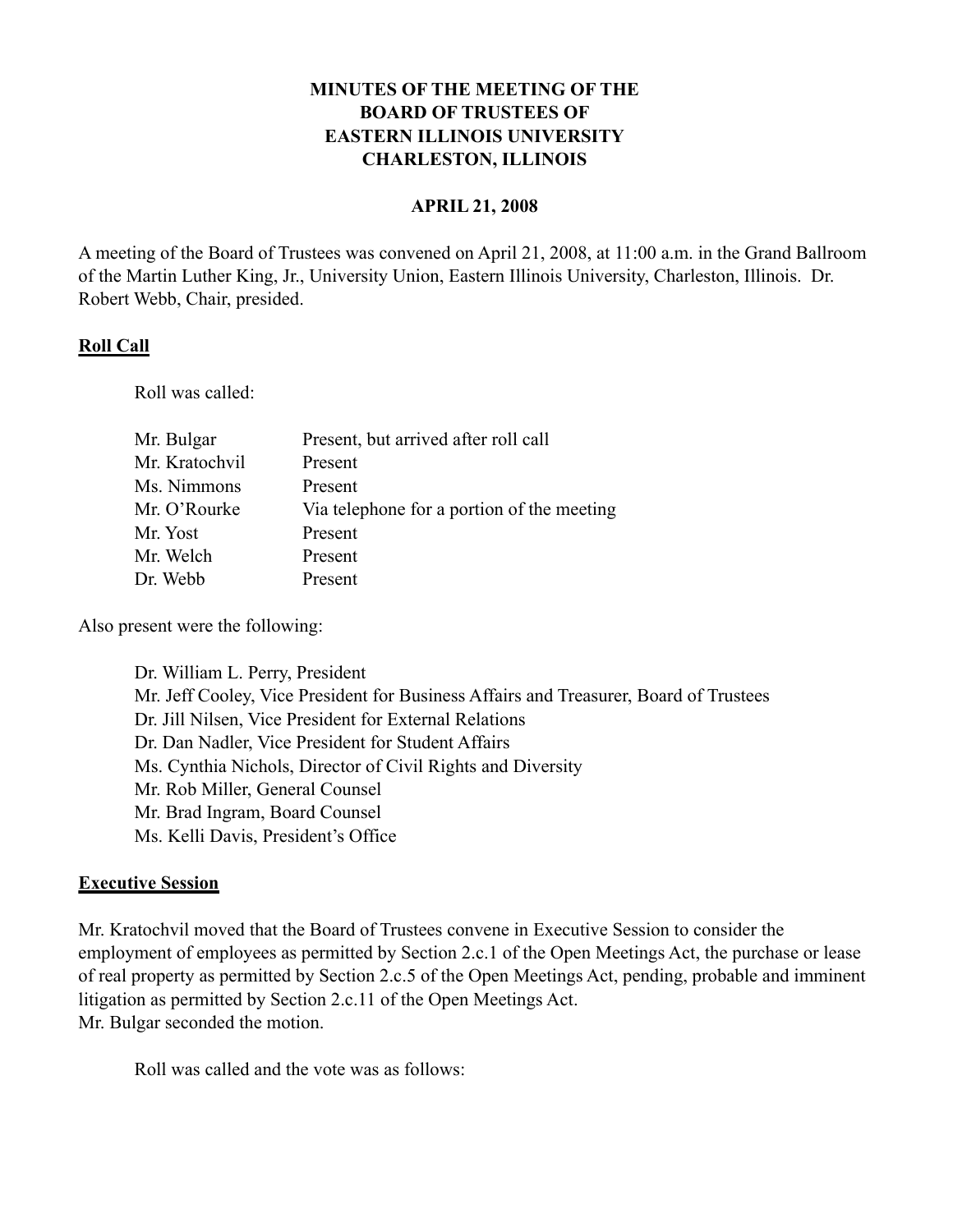| Mr. Bulgar     | <b>Yes</b> |
|----------------|------------|
| Mr. Kratochvil | <b>Yes</b> |
| Ms. Nimmons    | <b>Yes</b> |
| Mr. Yost       | <b>Yes</b> |
| Mr. Welch      | <b>Yes</b> |
| Dr. Webb       | <b>Yes</b> |
|                |            |

Motion carried.

Ms. Nimmons moved to return to Open Session. Mr. Kratochvil seconded the motion.

Roll was called and the vote was as follows:

| Mr. Bulgar     | Yes |
|----------------|-----|
| Mr. Kratochvil | Yes |
| Ms. Nimmons    | Yes |
| Mr. Yost       | Yes |
| Mr. Welch      | Yes |
| Dr. Webb       | Yes |

Motion carried.

The meeting was reconvened at 1:00 p.m.

### **Action Items**

1. Mr. Yost moved to approve the minutes of the Board Meeting on January 18, 2008. Ms. Nimmons seconded the motion.

Roll was called and the vote was as follows:

| Mr. Bulgar     | Yes |
|----------------|-----|
| Mr. Kratochvil | Yes |
| Ms. Nimmons    | Yes |
| Mr. Yost       | Yes |
| Mr. Welch      | Yes |
| Dr. Webb       | Yes |

Motion carried.

2. Mr. Kratochvil moved to approve the award of tenure for the following individuals effective with the 2008-2009 academic year:

Dr. Lilian A. Barria, Department of Political Science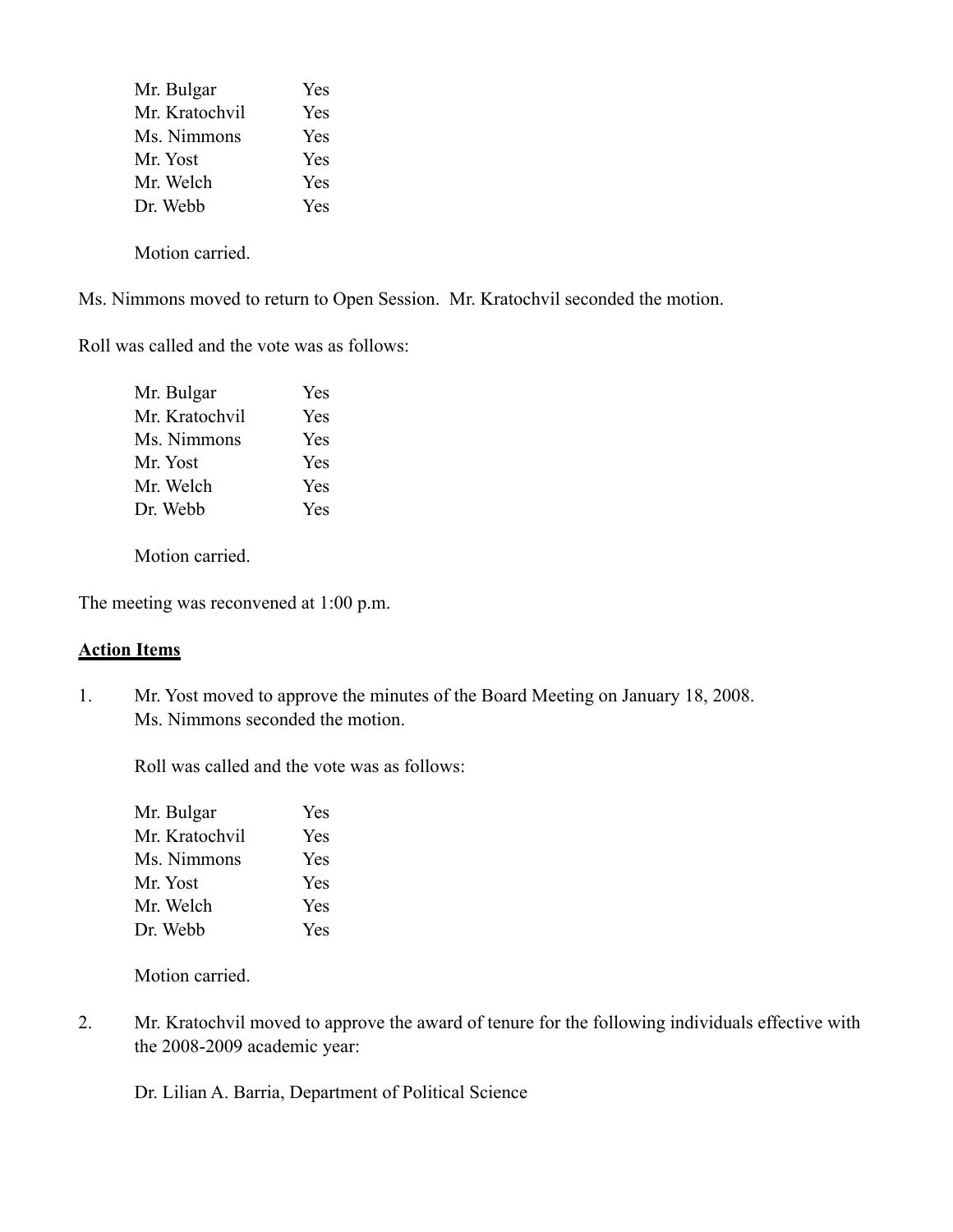Dr. Teresa (Tess) Bennett, Department of Early Childhood, Elementary, and Middle Level Education Dr. Richard E. Cavanaugh, Department of Health Studies Ms. Ke-Hsin Jenny Chi, Department of Art Dr. Nancy K. Farber, Department of Counseling and Student Development Mr. Joseph J. Gisondi, Department of Journalism Dr. Abdou Illia, School of Business Ms. Stacey Knight-Davis, Library Services Dr. Rodney Keith Marshall, Department of Communication Studies Dr. Christopher J. Mitchell, Department of Theatre Arts Dr. Daniel Nadler, Department of Counseling and Student Development Dr. Jon A. (Tony) Oliver, Department of Kinesiology and Sports Studies Dr. Nick Osborne, Department of Educational Administration Dr. Robert S. Peterson, Department of Art Ms. Lee Ann Price, Department of Kinesiology and Sports Studies Dr. Jan S. Sung, Library Services Dr. Karen Swenson, Department of Political Science Dr. Susan Teicher, Department of Music Dr. Sally E. Turner, Department of Journalism Dr. Christopher M. Wixson, Department of English Dr. John Mace, Department of Psychology

Mr. Welch seconded the motion.

Roll was called and the vote was as follows:

| Mr. Bulgar     | $\ast$ |
|----------------|--------|
| Mr. Kratochvil | Yes    |
| Ms. Nimmons    | Yes    |
| Mr. Yost       | Yes    |
| Mr. Welch      | Yes    |
| Dr. Webb       | Yes    |

Motion carried.

\* Student trustee does not vote on tenure recommendations.

3. Mr. Bulgar moved to approve the purchase of water tower improvements at a cost of \$403,700.00 (including \$36,700 for contingencies) from Hanfland Painting Contractors, LLC, Sigel, IL. This project includes all labor and materials to remove the existing lead-based exterior paint from the University's water tower, repaint the exterior and add three (3) EIU logos on the tower reservoir. Ms. Nimmons seconded the motion.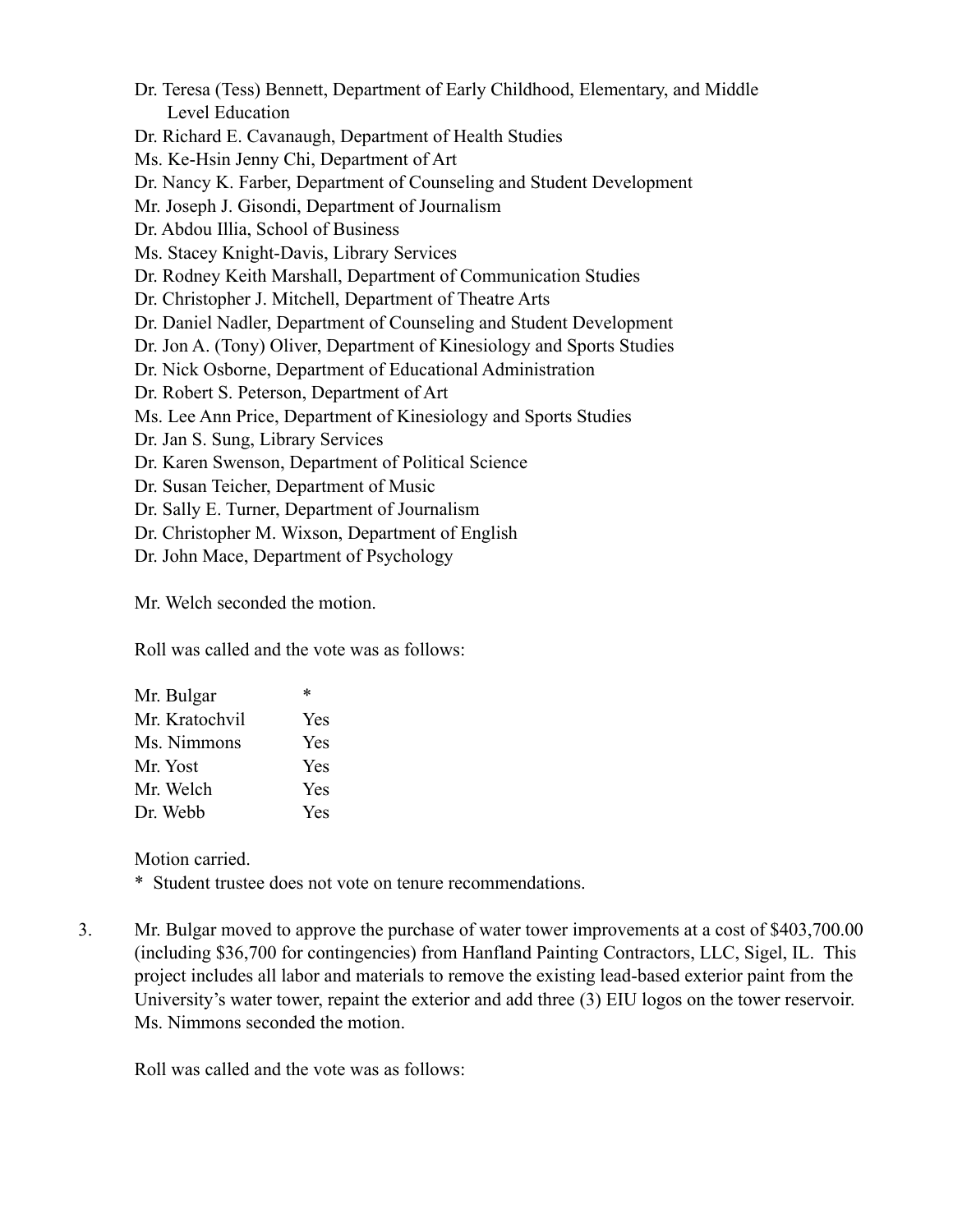| Mr. Bulgar     | Yes |
|----------------|-----|
| Mr. Kratochvil | Yes |
| Ms. Nimmons    | Yes |
| Mr. Yost       | Yes |
| Mr. Welch      | Yes |
| Dr. Webb       | Yes |

Motion carried.

4. Mr. Kratochvil moved to approve the purchase of real estate at a cost not to exceed \$385,000.00, from Dorothy J. Lanman, Charleston, IL. This contract is for the purchase of two (2) adjacent properties located at 1821 and 1827 Ninth Street, Charleston, Illinois. Mr. Yost seconded the motion.

Roll was called and the vote was as follows:

| Mr. Bulgar     | Yes |
|----------------|-----|
| Mr. Kratochvil | Yes |
| Ms. Nimmons    | Yes |
| Mr. Yost       | Yes |
| Mr. Welch      | Yes |
| Dr. Webb       | Yes |

Motion carried.

5. Ms. Nimmons moved to approve the purchase of scientific research equipment at a cost of \$310,000.00 from Bruker AXS, Inc, Madison, WI. This is for the purchase of a new automated Xray diffraction system and an upgrade of existing X-ray diffraction instrumentation. Mr. Bulgar seconded the motion.

Roll was called and the vote was as follows:

| Mr. Bulgar     | <b>Yes</b> |
|----------------|------------|
| Mr. Kratochvil | Yes        |
| Ms. Nimmons    | Yes        |
| Mr. Yost       | Yes        |
| Mr. Welch      | Yes        |
| Dr. Webb       | Yes        |

Motion carried.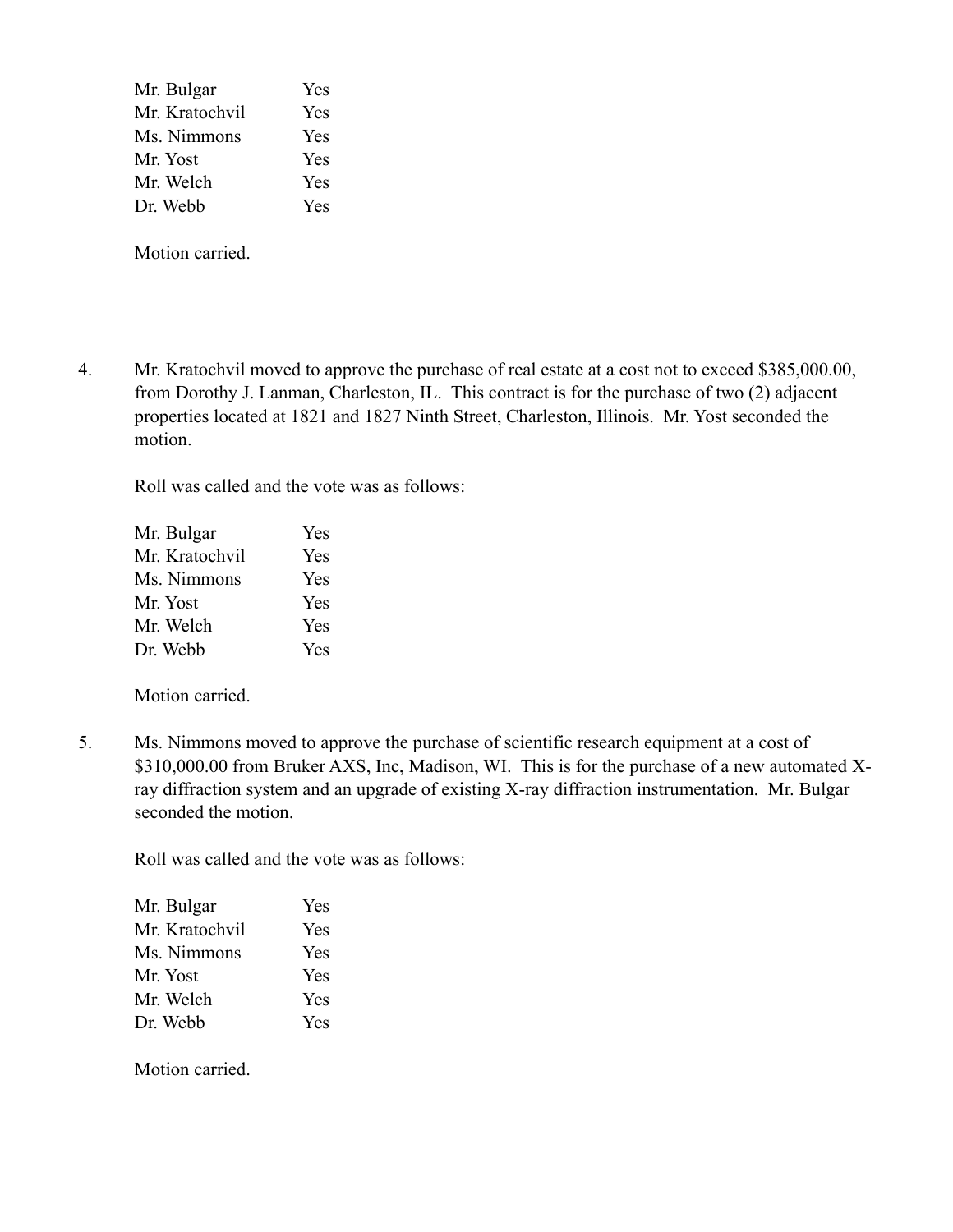6. Mr. Kratochvil moved to approve the purchase of stage rigging for the Doudna Fine Arts Center at a cost of \$421,000.00 from CORE Construction, Mattoon, IL. On June 25, 2007, the Board authorized an \$8,000,000.00 project to install furniture, fixtures and equipment (FF&E) in the Doudna Fine Arts Center. As part of that project, the University is seeking approval for the purchase and installation of stage rigging in the Center's proscenium theater. Mr. Bulgar seconded the motion.

Roll was called and the vote was as follows:

| Mr. Bulgar     | Yes |
|----------------|-----|
| Mr. Kratochvil | Yes |
| Ms. Nimmons    | Yes |
| Mr. Yost       | Yes |

| Mr. Welch | Yes |
|-----------|-----|
| Dr. Webb  | Yes |

Motion carried.

7. Mr. Yost moved to approve the tuition rates for 2009. Mr. Bulgar seconded the motion.

Roll was called and the vote was as follows:

| Mr. Bulgar     | Yes |
|----------------|-----|
| Mr. Kratochvil | Yes |
| Ms. Nimmons    | Yes |
| Mr. Yost       | Yes |
| Mr. Welch      | Yes |
| Dr. Webb       | Yes |

Motion carried.

8. Mr. Welch moved to approve the textbook rental service fee and the University Union operating fee as presented. Mr. Kratochvil seconded the motion.

| Mr. Bulgar     | <b>Yes</b> |
|----------------|------------|
| Mr. Kratochvil | <b>Yes</b> |
| Ms. Nimmons    | <b>Yes</b> |
| Mr. Yost       | <b>Yes</b> |
| Mr. Welch      | <b>Yes</b> |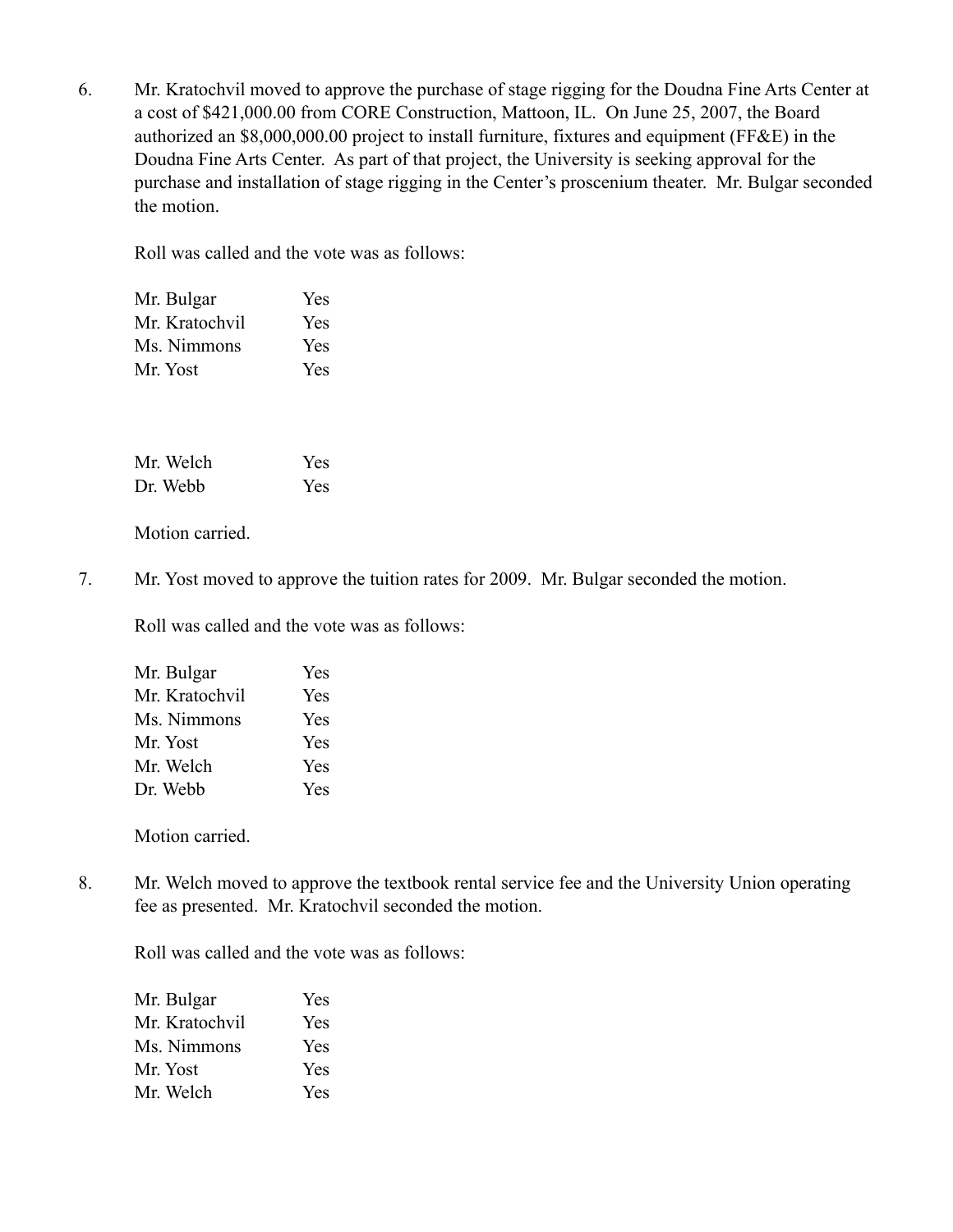Dr. Webb Yes

Motion carried.

#### **FY09 Tuition Recommendations**

### **REVISED Proposed FY09 Tuition (Fall 2008, Spring 2009, Summer 2009)**

**Undergraduate** - A student who has not earned the baccalaureate degree will pay the following tuition:

#### **Illinois Resident**

|                                                         | <b>Present</b> | <b>Proposed</b> | Increase                    |
|---------------------------------------------------------|----------------|-----------------|-----------------------------|
| Continuing, Non-guaranteed Students – Per Semester Hour | \$158.65       | \$170.55        | \$11.90                     |
| FY05 Guaranteed Students – Per Semester Hour            | \$137.75       | \$137.75        | S 0                         |
| FY06 Guaranteed Students – Per Semester Hour            | \$154.30       | \$154.30        | $\Omega$                    |
| FY07 Guaranteed Students – Per Semester Hour            | \$173.55       | \$173.55        | $\boldsymbol{\mathsf{S}}$ 0 |
| FY08 Guaranteed Students – Per Semester Hour            | \$194.40       | \$194.40        | $\boldsymbol{\mathsf{S}}$ 0 |
| FY09 New Students – Per Semester Hour                   |                | \$218.00        | $\boldsymbol{\mathsf{S}}$ 0 |

Effective FY05, State of Illinois Public Act 93-0228 (110 ILCS 665/10-120) policy provides that tuition for new undergraduate Illinois resident students will remain the same for four continuous academic years. The guaranteed tuition rate period is extended for undergraduate degree programs approved by the University for completion in more than four years. The extension is limited to the minimum number of additional semester(s) to complete the program as approved by the University. This list of programs approved by the University for completion in more than four years is maintained by the Provost.

|                                                         | <b>Non-Resident</b> |                 |                             |
|---------------------------------------------------------|---------------------|-----------------|-----------------------------|
|                                                         | <b>Present</b>      | <b>Proposed</b> | Increase                    |
| Continuing, Non-guaranteed Students – Per Semester Hour | \$475.95            | \$511.65        | \$35.70                     |
| FY05 Guaranteed Students – Per Semester Hour            | \$413.25            | \$413.25        | $\boldsymbol{\mathsf{S}}$ 0 |
| FY06 Guaranteed Students – Per Semester Hour            | \$462.90            | \$462.90        | $\boldsymbol{\mathsf{S}}$ 0 |
| FY07 Guaranteed Students – Per Semester Hour            | \$520.65            | \$520.65        | \$0                         |
| FY08 Guaranteed Students – Per Semester Hour            | \$583.20            | \$583.20        | \$0                         |
| FY09 New Students – Per Semester Hour                   |                     | \$654.00        | $\$ 0$                      |

**Graduate -** A post-baccalaureate student will pay the following tuition (regardless of the level of courses in which he/she enrolls):

|                          | <b>Illinois Resident</b> |                 |                 |
|--------------------------|--------------------------|-----------------|-----------------|
|                          | <b>Present</b>           | <b>Proposed</b> | <b>Increase</b> |
| <b>Per Semester Hour</b> | \$189.75                 | \$218.00        | \$28.25         |
|                          | <b>Non-Resident</b>      |                 |                 |
|                          | <b>Present</b>           | <b>Proposed</b> | <b>Increase</b> |
| <b>Per Semester Hour</b> | \$569.25                 | \$654.00        | \$84.75         |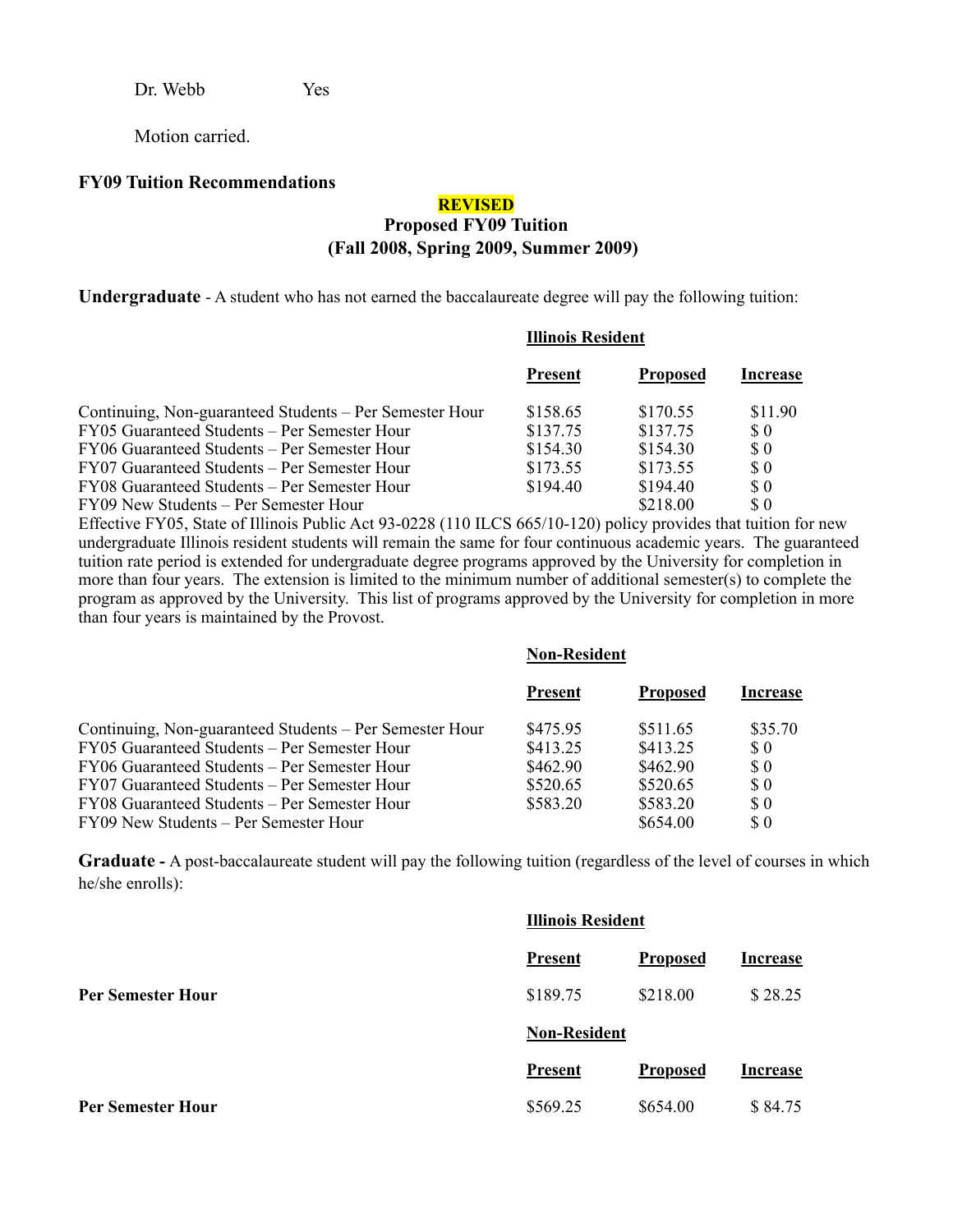## **FY09 Fee Increase Recommendations**

# **Proposed FY09 Student Fee Increases (Fall 2008, Spring 2009, Summer 2009)**

|                                                                                                           | <b>Present</b> | <b>Proposed</b> | <b>Increase</b>        |
|-----------------------------------------------------------------------------------------------------------|----------------|-----------------|------------------------|
| <b>Textbook Rental Service Fee</b>                                                                        | \$8.95         | \$9.95          | \$1.00 per credit hour |
| Rational: The proposed increase will be used to build a new student facility for Textbook Rental Service. |                |                 |                        |
| <b>University Union Operating Fee</b>                                                                     | \$77.70        | \$80.03         | \$2.33                 |
| Rationale: The proposed fee will be used to address increases in the cost of student wages, utilities,    |                |                 |                        |

building enhancements, and deferred maintenance.

| <b>** Student Recreation Center Fee</b> | \$69.50 | \$72.00 | \$2.50 |
|-----------------------------------------|---------|---------|--------|
|-----------------------------------------|---------|---------|--------|

Rationale: The proposed fee will be used to address increases in maintaining the facility including fuel, wages, supplies, and utilities.

## *Notes on Previously approved Fee Increases*

|                         | <b>Present</b> | <b>Proposed</b> | Increase |
|-------------------------|----------------|-----------------|----------|
| <b>Grant-in-Aid Fee</b> | FY09 \$117.15* | \$127.95        | \$10.80  |

\*In 1982, the Board of Governors approved the indexing of the Grant-in-Aid fee equal to the increase in approved room and board rates. For FY09 a rate of 6.5% will be applied to the Grant-in-Aid fee after the previously approved \$3.00 fee increase has been applied for a total of \$127.95

Rationale: This is the  $5<sup>th</sup>$  year of a five-year Grant-in-Aid \$3.00 increase approved by BOT.

| <b>Athletics Fee</b> | <b>Present</b> | <b>Proposed</b> | <b>Increase</b>                                          |
|----------------------|----------------|-----------------|----------------------------------------------------------|
|                      | FY09 \$92.30   | \$103.65        | $$11.35 = 8.00 + $3.35$<br>previously approved<br>by BOT |

Rationale: This is the  $5<sup>th</sup>$  year of a five-year Athletic Fee increase that was recommended by the students. Included in this fee is a yearly increase for inflation over the remaining period. Additional funding generated from the supplemental \$8.00 fee increase will be used as a cost recovery measure during FY09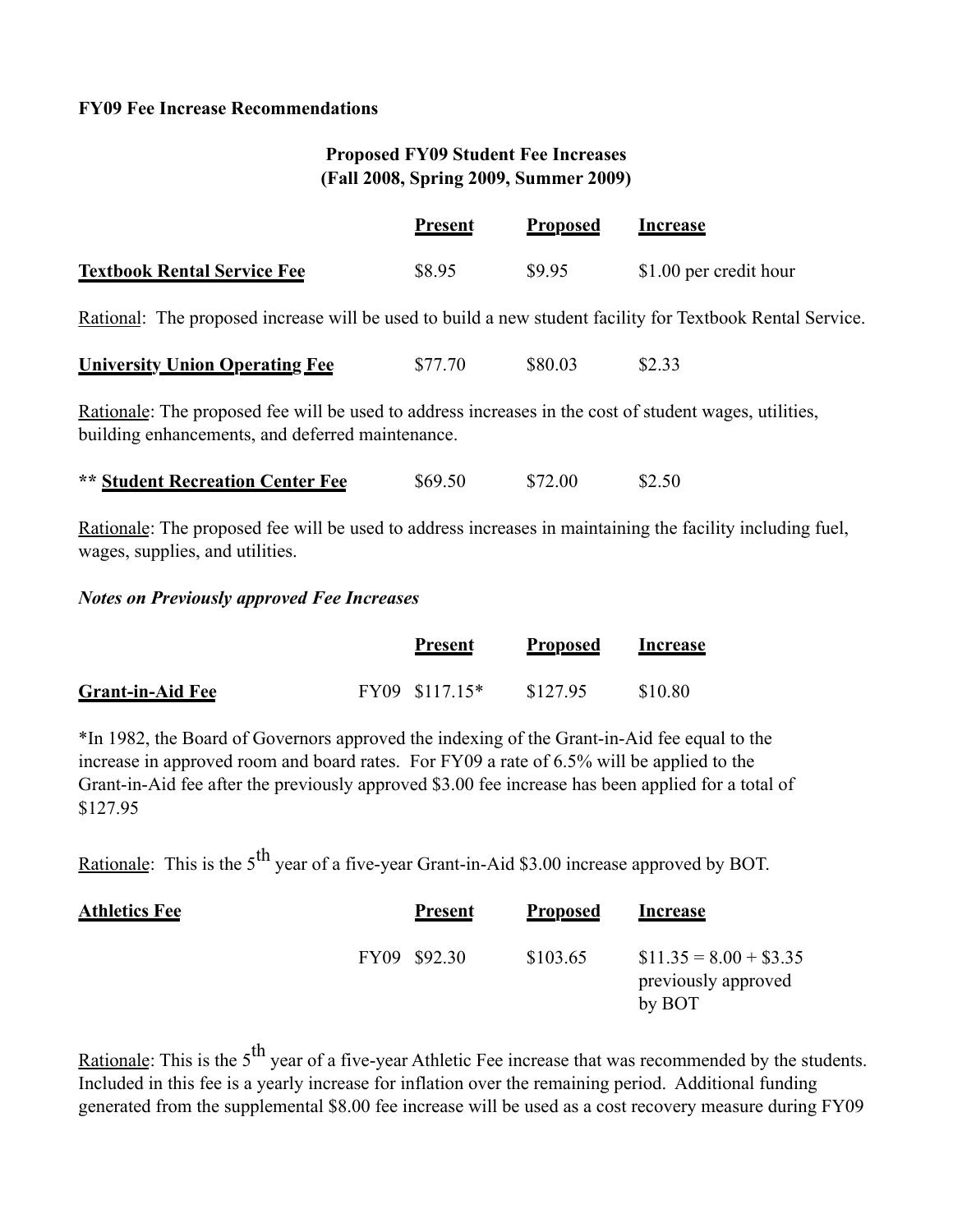to accommodate unanticipated significant increases in team travel, medical and insurance costs, and a new mandatory OVC rate for officials

| <b>Student Legal Service Fee</b> | <b>Present</b> | <b>Proposed</b> | Increase       |
|----------------------------------|----------------|-----------------|----------------|
|                                  | FY09 \$4.97    | \$5.22          | $\text{S}$ .25 |

Rational: This is the  $4<sup>th</sup>$  year of a four-year Student Legal Service Fee increase recommended by the students to provide for wage increases and cost of office maintenance and supplies.

\*\* Note: The Student Recreation Center Fee was not addressed at this time.

8. Mr. Yost moved to approve delegation of authority to Dr. Perry for the period of one year. The University routinely solicits competitive proposals/bids from parties interested in doing business with the University. Consistent with the Bylaws of the Board of Trustees, the University is requesting the Board to delegate authority to open sealed proposals/bids to the President of Eastern Illinois University, or his designee. Mr. Bulgar seconded the motion.

Roll was called and the vote was as follows:

| Mr. Bulgar     | <b>Yes</b> |
|----------------|------------|
| Mr. Kratochvil | <b>Yes</b> |
| Ms. Nimmons    | <b>Yes</b> |
| Mr. Yost       | <b>Yes</b> |
| Mr. Welch      | <b>Yes</b> |
| Dr. Webb       | <b>Yes</b> |

Motion carried.

9. Mr. Kratochvil moved to approve the personnel contract for Andrew Brady Sallee, Women's Basketball Coach, a two-year extension of his contract for the period May 10, 2009 through May 9, 2011. Mr. Welch seconded the motion.

| Mr. Bulgar     | Yes |
|----------------|-----|
| Mr. Kratochvil | Yes |
| Ms. Nimmons    | Yes |
| Mr. Yost       | Yes |
| Mr. Welch      | Yes |
| Dr. Webb       | Yes |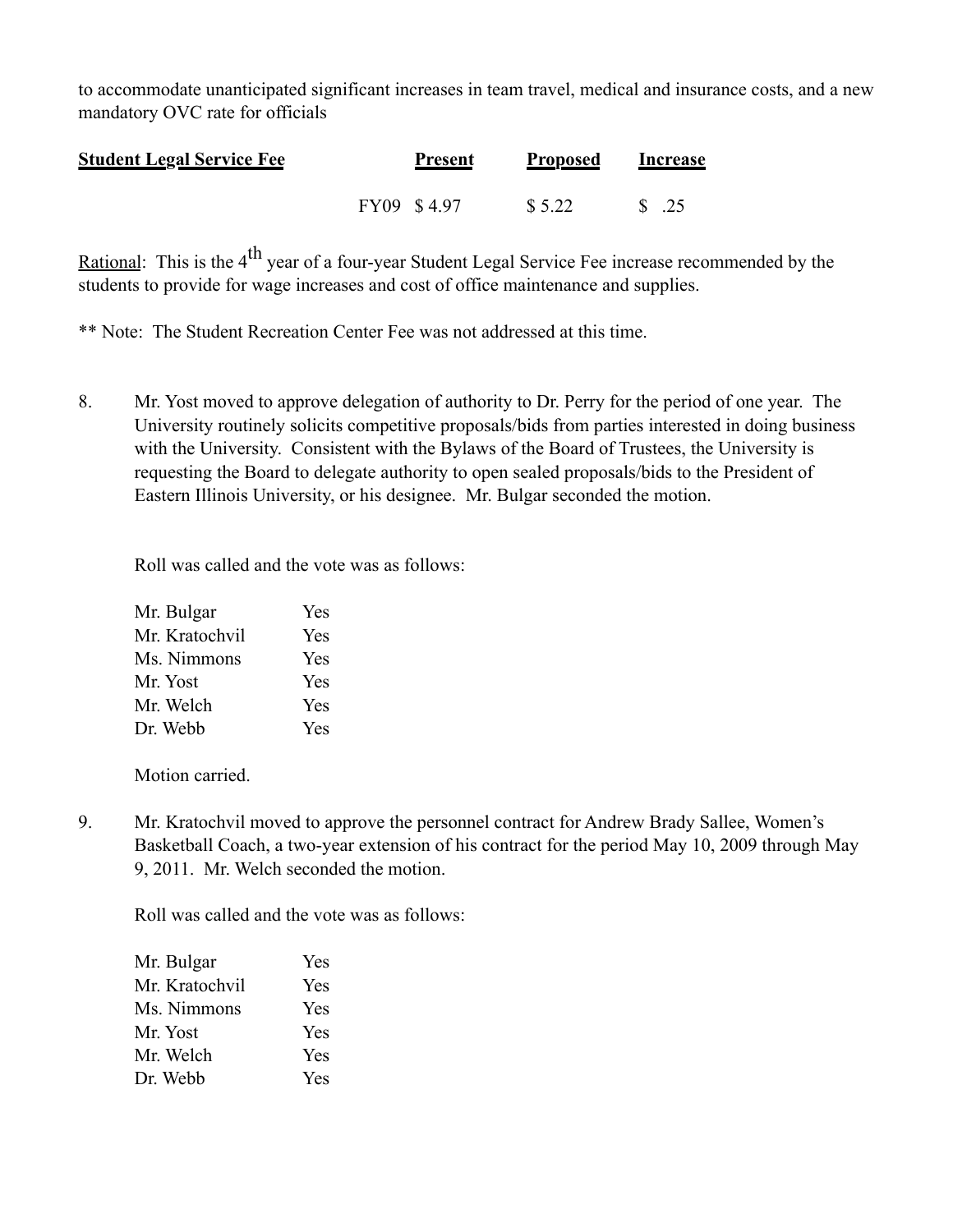Motion carried.

10. Mr. Bulgar moved to approve the personnel contract for Barbara Burke, Director of Intercollegiate Athletics, a three-year contract for the period July 1, 2008 through June 30, 2011. Mr. Welch seconded the motion.

Roll was called and the vote was as follows:

| Mr. Bulgar     | Yes |
|----------------|-----|
| Mr. Kratochvil | Yes |
| Ms. Nimmons    | Yes |
| Mr. Yost       | Yes |
| Mr. Welch      | Yes |
| Dr. Webb       | Yes |
|                |     |

Motion carried.

11. Ms. Nimmons moved to approve the 2009 Board of Trustees Meeting Calendar. The dates are: January 23, 2009 (Friday); March 6, 2009 (Friday); April 20, 2009 (Monday); June 22, 2009 (Monday); September 4, 2009 (Friday); and November 20, 2009 (Friday). Mr. Bulgar seconded the motion.

Roll was called and the vote was as follows:

| Mr. Bulgar     | Yes |
|----------------|-----|
| Mr. Kratochvil | Yes |
| Ms. Nimmons    | Yes |
| Mr. O'Rourke   | Yes |
| Mr. Yost       | Yes |
| Mr. Welch      | Yes |
| Dr. Webb       | Yes |

Motion carried.

12. Annual meeting and the election of officers for the Board of Trustees 2008-2009 term – Mr. Brad Ingram conducted the election.

Mr. Welch nominated Mr. Kratochvil for Chairperson. Mr. Bulgar seconded the motion. Mr. Roger Kratochvil was elected by secret ballot as Chairperson.

Mr. Kratochvil nominated Leo Welch for Secretary. Mr. Yost seconded the motion. Mr. Leo Welch was elected by secret ballot as Secretary.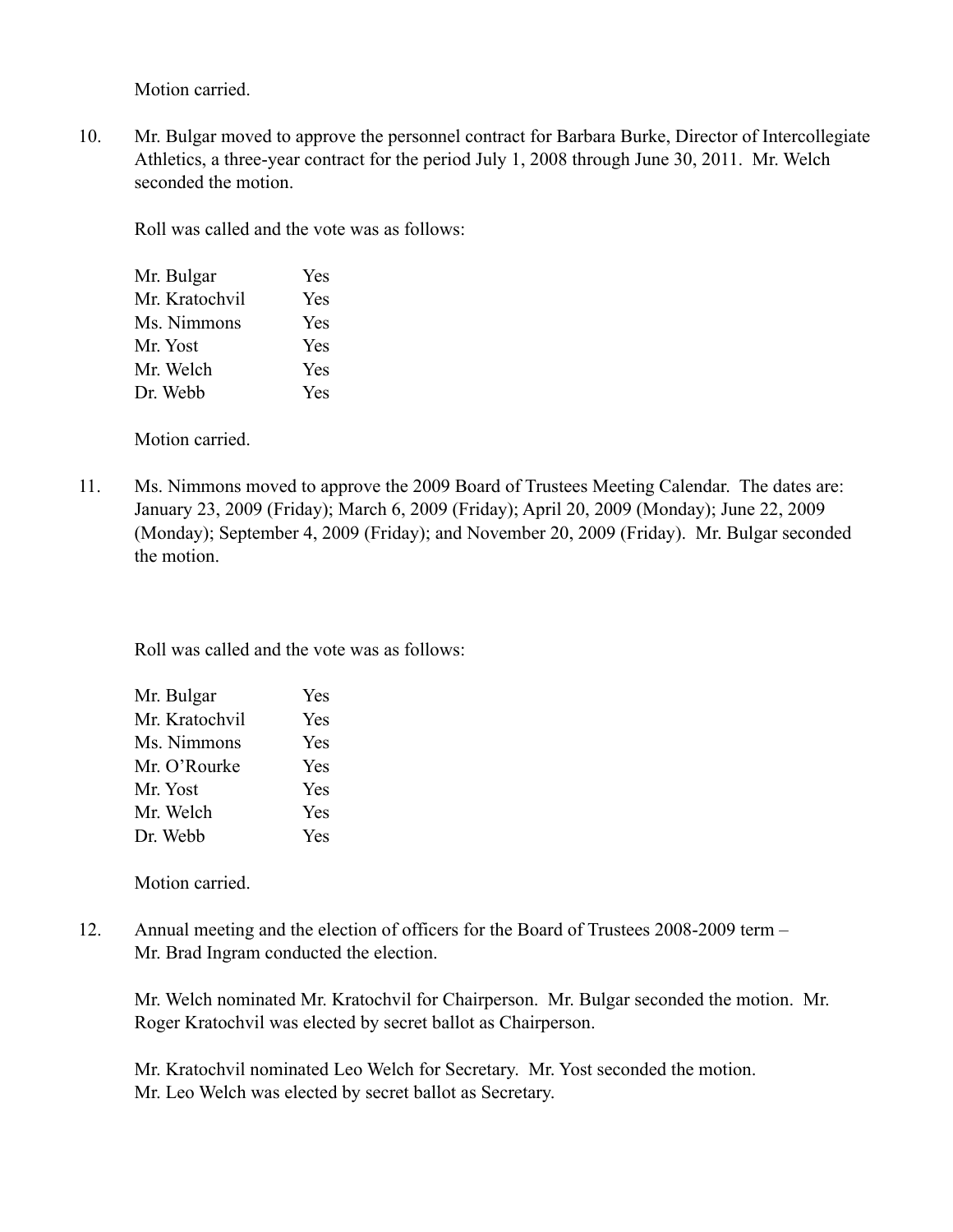Dr. Webb nominated Mr. O'Rourke for Vice Chairperson. Mr. Kratochvil seconded the motion.

Roll was called and the vote was as follows:

| Mr. Bulgar     | Yes |
|----------------|-----|
| Mr. Kratochvil | Yes |
| Ms. Nimmons    | Yes |
| Mr. O'Rourke   |     |
| Mr. Yost       | Yes |
| Mr. Welch      | Yes |
| Dr. Webb       | Yes |

Mr. O'Rourke was elected Vice Chairperson.

Mr. Welch nominated Dr. Webb for the Member Pro-Tem of the Executive Committee. Mr. Yost seconded the motion.

Roll was called and the vote was as follows:

| Mr. Bulgar     | Yes |
|----------------|-----|
| Mr. Kratochvil | Yes |
| Ms. Nimmons    | Yes |
| Mr. O'Rourke   | Yes |
| Mr. Yost       | Yes |
| Mr. Welch      | Yes |
| Dr. Webb       |     |

Dr. Webb was elected the Member Pro-Tem of the Executive Committee.

(Mr. O'Rourke left the meeting.)

### **Information Items**

### President's Report

Dr. Perry asked the Board for a moment of silence for the loss of life at Northern Illinois University, and for the students, staff, and faculty lost at Eastern Illinois University. Dr. Perry then recognized three students for their notable achievements. They are: Rebecca Grove, a Chemistry major and Goldwater Scholarship recipient; Megan Breen, a Chemistry graduate student who plans to attend the University of Michigan to pursue a PhD in Medicinal Chemistry; and Alli Baluka, a Biological Sciences graduate student who has received research and creative activity awards, and who recently won a 2008 College of Science award for research. Dr. Perry reported on the recent Community College Presidents Advisory Committee meeting, and the fact that Eastern Illinois University continues to have a very strong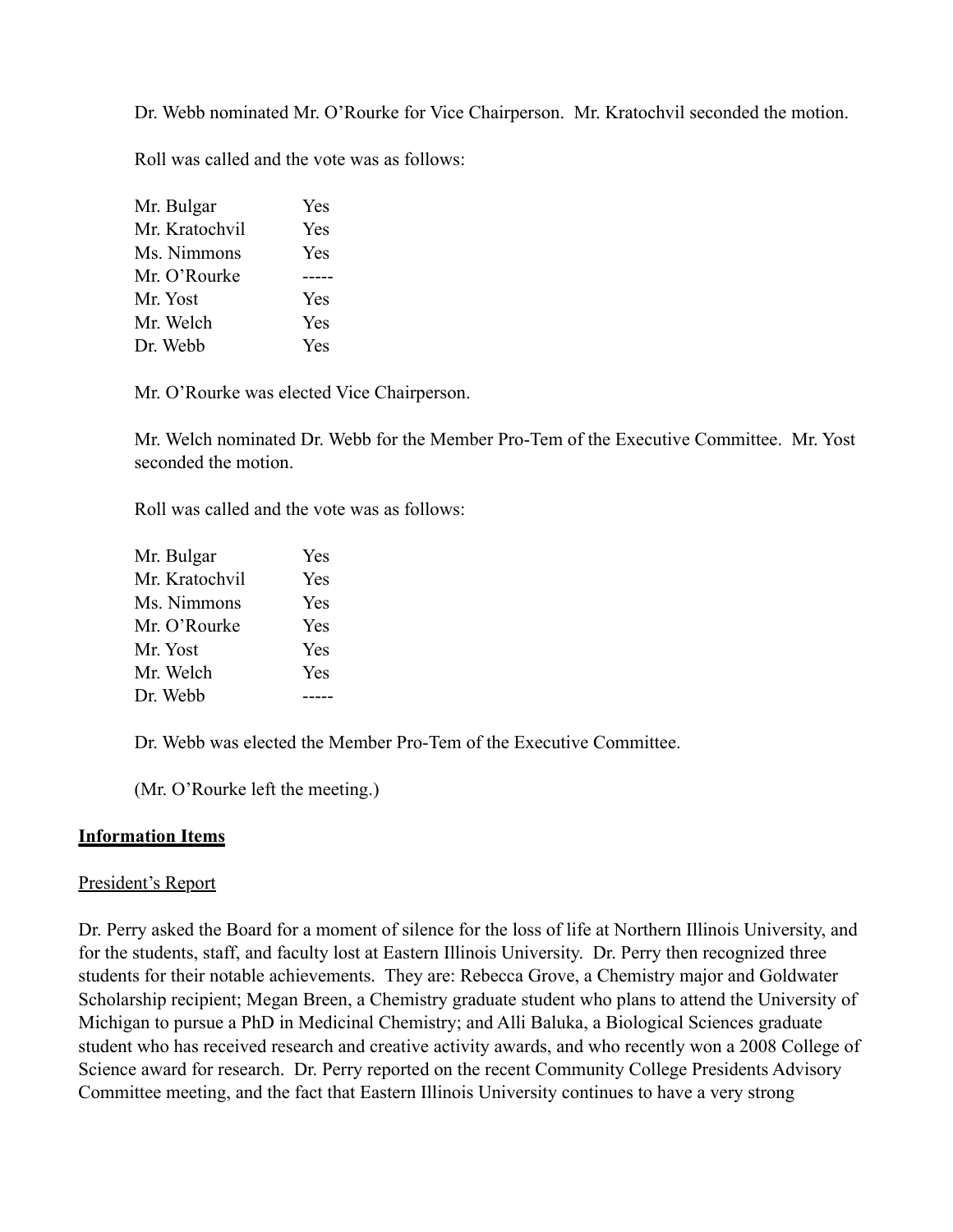reputation as being transfer-friendly. He also briefly discussed the recent open house, and Panther Service Day events. Dr. Perry told the Board that the next book had been chosen for the Eastern Reads program. The book, by Tracey Kidder, is entitled *Mountains Beyond Mountains* and copies were given to the Board members. Dr. Perry also reported that the information on educational requirements for faculty rank had been distributed as required.

# Report from the Board Chair

Dr. Webb asked Mr. Bulgar to introduce the new student member of the Board of Trustees, Eric Wilbur. Dr. Webb stated that he felt very privileged to have served as Board Chair for the previous year, and thanked the other board members for their work as well.

# Committee Reports

# Board Regulations – No Report

Board Relations Committee – Mr. Kratochvil asked Mr. Yost to comment. Mr. Yost reported that the committee reviewed Alumni events with Dr. Nilsen, and discussed current legislation. Mr. Yost also reported that fundraising to date has raised approximately 5.72 million dollars.

# Finance/Audit Committee – No Report

Academic and Student Affairs Committee – Mr. Welch reported that the committee had a presentation on tuition increases, and the impacts of these increases on students. There was also a presentation by Dr. Hoadley on academic technology, and various programs available to faculty and staff on the use of technology. Mr. Welch also reported that information was given to the committee regarding the Goldwater Scholarships Award.

# Report from Board Members attending AGB 2008 National Conference on Trusteeship

Ms. Nimmons thanked the Board for the opportunity to attend the conference, and reported on two sessions. The first session dealt with Intercollegiate Athletics and Board governance, and ensuring that the mission, values and goals of the athletics programs are compatible with those of the institution. The second session addressed benchmarking and comparative data, which explores how the university is performing when compared to others.

Mr. Kratochvil also thanked the Board for being allowed to attend the conference. He reported on two sessions. The first session focused on the relationship between Board chairs and university presidents, and the leadership challenges they face. The second session was about crisis management, and the roles and responsibilities of the Board during a crisis management situation.

Dr. Perry attended the AGB Conference, and shared several points that he felt were important, which included public opinion, and how it affects legislation; debates on tuition increases; philanthropy, fund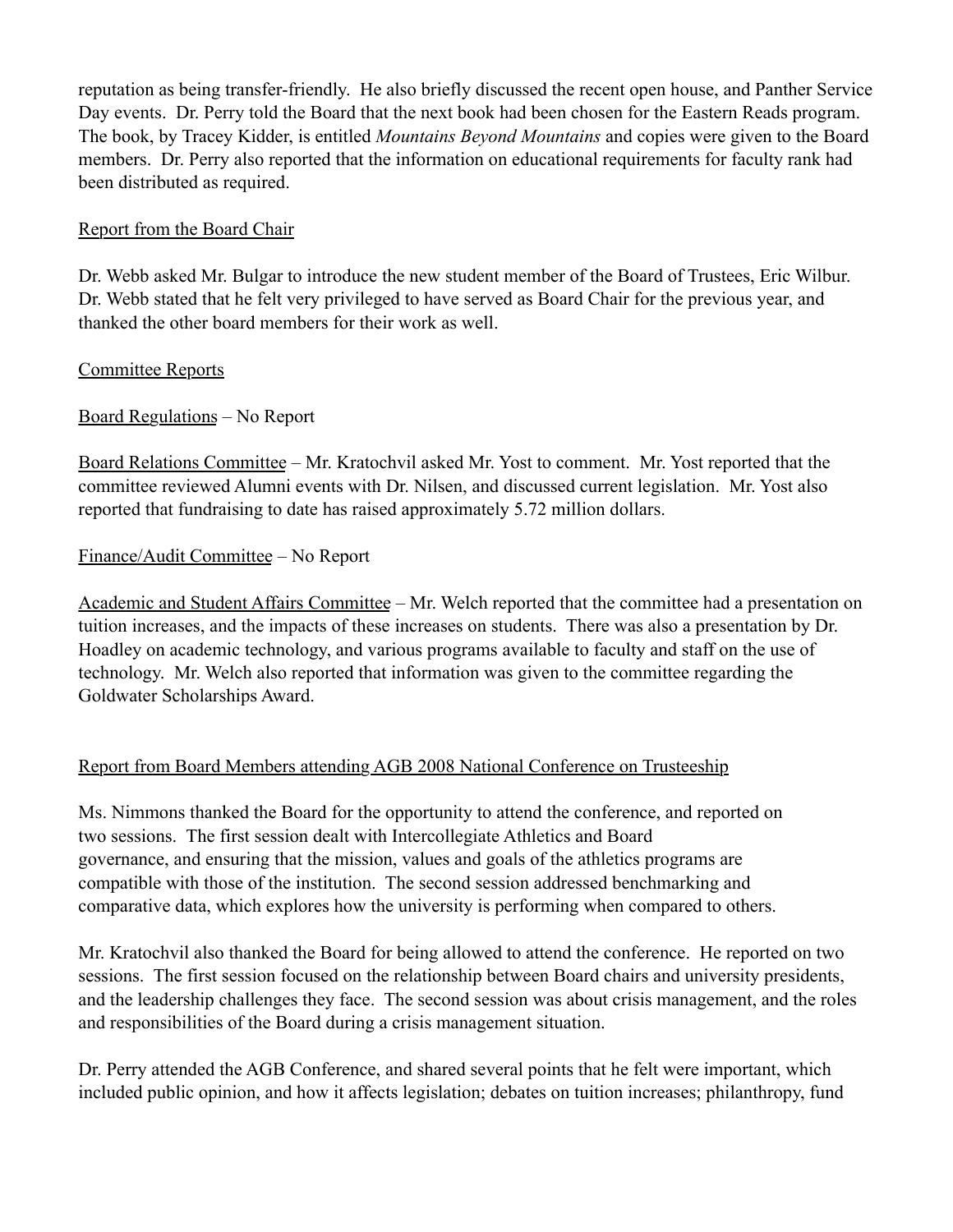drives, and gifts; and helping the public to understand the cost structures of the university.

Mr. Welch reported that the *Journal of Collective Bargaining and the Academy* will be hosted electronically by Eastern Illinois University. Mr. Welch also recognized Dr. Jeff Cross for his involvement in this accomplishment.

## Reports from Constituencies

### Student Government

Mr. Cole Rogers reported on student outreach activities, one of which is the newly formed Student Organization Council. This council assists student organizations in guiding themselves, and acts as a liaison between student organizations and Student Government. He mentioned that over eleven hundred people voted in the Student Government elections, and recognized Levi Bulgar as the newly elected student body president. Mr. Rogers also reported on Panther Service Day events.

## Other Matters

Dr. Perry reported that the university was able to meet the challenge made by the Tarble Foundation in 2007. At that time, the Tarble Foundation donated 2.5 million dollars to the university, and challenged EIU to raise another 2.5 million. They stated that if the university was able to match their donation, then the Tarble Foundation would give another 2.5 million. At this time, the Tarble Foundation has pledged a total of 7.5 million dollars to Eastern Illinois University. Dr. Perry thanked Dean Johnson, Dr. Vaughn Jaenike, and Dr. Nilsen for their hard work and efforts in the development area.

# Summary of Purchases \$100,000 - \$249,999

| Vendor                           | <b>Type of Purchase</b>                                                       | <b>Bids</b> | Amount                       |
|----------------------------------|-------------------------------------------------------------------------------|-------------|------------------------------|
| Xerox Corporation                | Production color printers,<br>controllers and maintenance<br>for Copy Express | 6           | \$180,000<br>(not to exceed) |
| Conference Technologies,<br>Inc. | Audio visual equipment for<br>various classrooms                              | 21          | 206,970                      |
| SunGard Higher Education         | Consulting services in connection<br>with Banner product suite                | $\ast$      | 115,050                      |